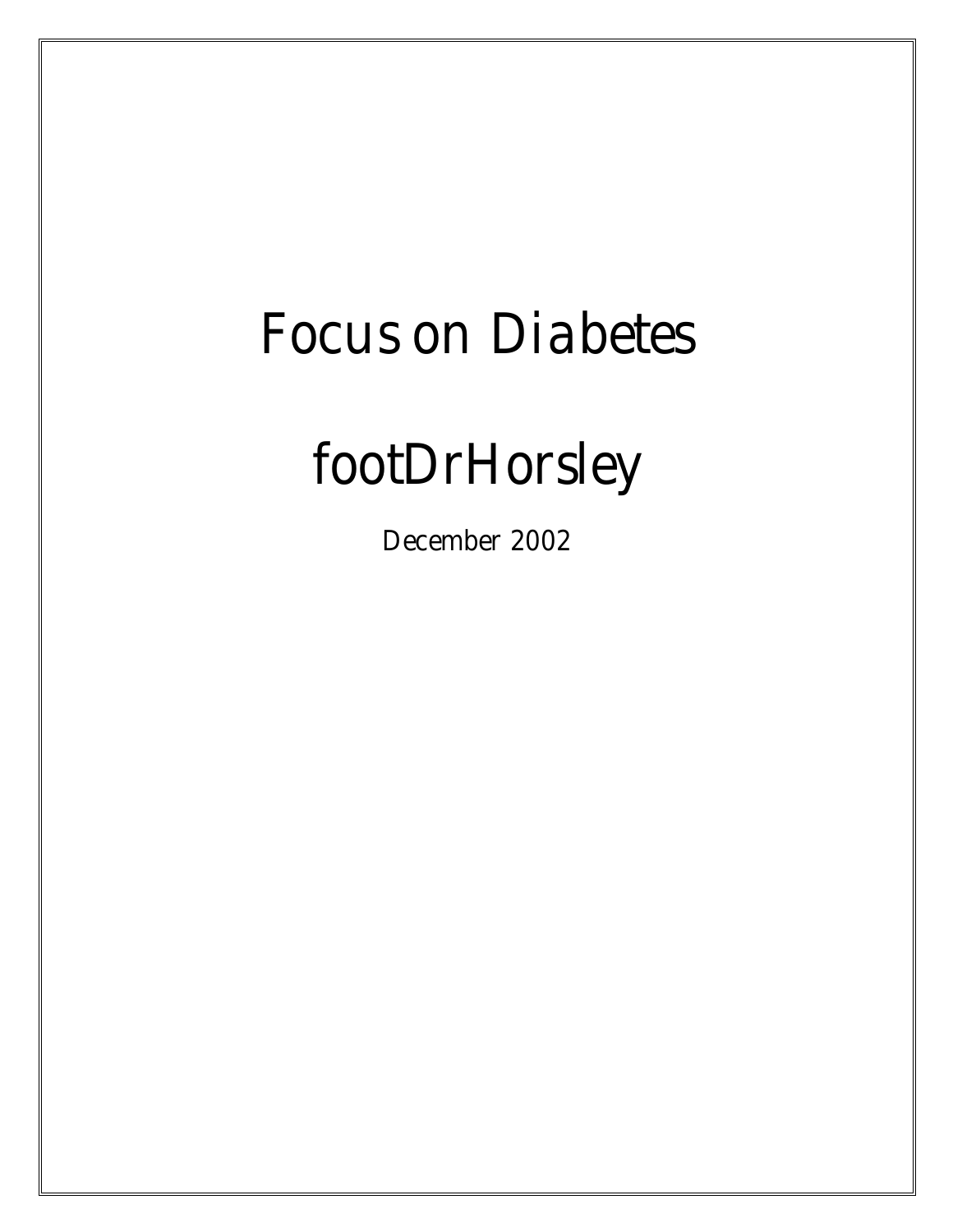### **Diabetes: The Startling Statistics.**

Diabetes mellitus is a chronic disease that affects the lives of about 16 million people in the United States, 5.4 million of whom are unaware that they even have the disease. Every day, 2,200 new cases of diabetes are diagnosed, and an estimated 780,000 new cases are identified each year. The disease is marked by the inability to manufacture or properly use insulin, and impairs the body's ability to convert sugars, starches and other foods into energy. The long-term effects of elevated blood sugar (hyperglycemia) are damage to the eyes, heart, feet, kidneys, nerves and blood vessels.

Symptoms of hyperglycemia may include frequent urination, excessive thirst, extreme hunger, unexplained weight loss, tingling or numbness of the feet or hands, blurred vision, fatigue, slow-to-heal wounds, and susceptibility to certain infections. People who have any of these symptoms and have not been tested for diabetes are putting themselves at considerable risk and should see a physician without delay.

Part of keeping your diabetes in control is testing your blood sugar often. Ask your doctor how often you should test, and what your blood sugar levels should be. Testing your blood and then treating high blood sugar early will help your to prevent complications.

The socioeconomic costs of diabetes are enormous. The costs have been estimated at \$98 billion annually, about \$44 billion of which are direct costs from the disease with \$54 billion indirectly related. Diabetes is the sixth leading cause of death by disease in the United States, and individuals with diabetes are two to four times as likely to experience heart disease and stroke.

The growth of the disease worldwide is especially alarming. The World Health Organization (WHO) expects the number of new diabetes cases to double in the next 25 years from 135 million to nearly 300 million. Much of this growth will occur in developing countries where aging, unhealthy diets, obesity, and sedentary lifestyles will contribute to the onset of the disease.

- According to the recent survey, about 86,000 lower limbs are amputated annually due to complications from diabetes.
- Diabetes is the leading cause of end-stage kidney disease, accounting for about 40 percent of new cases.
- Diabetes is the leading cause of new cases of blindness among adults, age 20 and 74.
- While there is no cure for diabetes, there is hope. With a proper diet, exercise, medical care, and careful management at home, a person with diabetes can keep the most serious of the consequences at bay and enjoy a long, full life.

#### **How Do Your Get Diabetes?**

No one knows why people develop diabetes, but once diagnosed, the disease is present for life. It is a hereditary disorder, and certain genetic indicators are known to increase the risk of developing diabetes. Type 1, previously known as insulin-dependent diabetes mellitus or juvenile-onset diabetes, afflicts five to ten percent of diagnosed cases of diabetes. This type occurs most frequently in children and adolescents, and is caused by the inability of the pancreas to produce the insulin needed for survival. Type 2, previously called non-insulin-dependent diabetes mellitus or adult-onset diabetes, affects the other 90-95 percent of all diagnosed cases of diabetes, many of whom use oral medication or injectable insulin to control the disease. The vast majority of those people (80 percent or more) are overweight; many of them obese as obesity itself can cause insulin resistance.

Certain characteristics put people at a higher risk for developing Type 2 diabetes. These include:

- A family history of the disease
- **Obesity**
- Prior history of developing diabetes while pregnant
- Being over the age of 40
- Being a member of one of the following ethnic groups:
	- o African American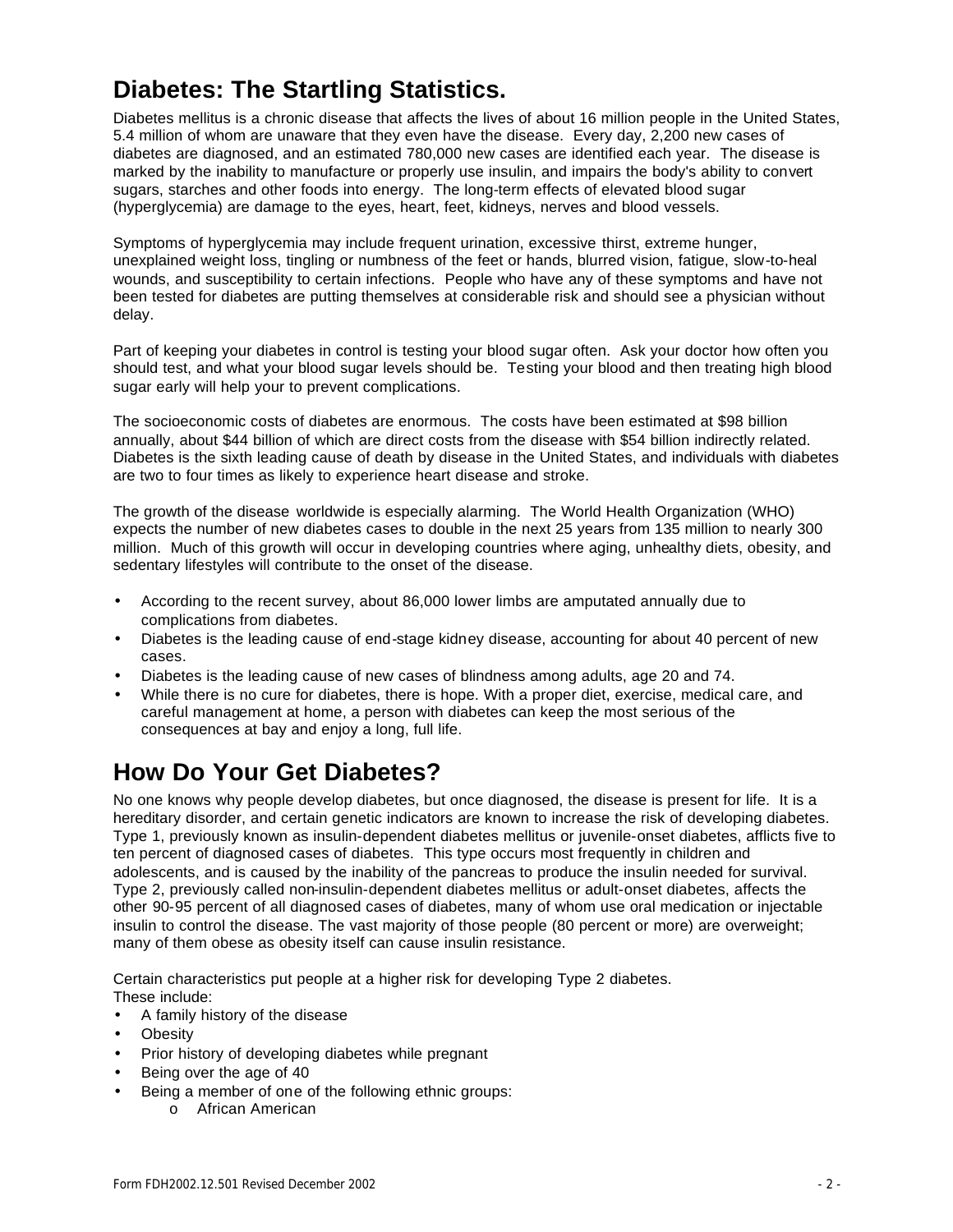- o Native American
- o Latino American
- o Asian American
- o Pacific Islander
- African Americans are 1.7 times more likely to have diabetes than the general population, with 25 percent of African Americans between the ages of 65 and 74 diagnosed with the disease.
- Hispanic Americans are almost twice as likely to develop type 2 diabetes, which affects 10.6 percent of that population group.
- Native Americans are at a significantly increased risk for developing diabetes and 12.2 percent of the population suffers from the disease. In some tribes, as many as 50 percent of its members have diabetes.

Of all the risk factors, weight is the most important, with more that 80 percent of diabetes sufferers classified as overweight.

# **The Role of Your Podiatric Physician**

Because diabetes is a systemic disease affecting many different parts of the body, ideal case management requires a team approach. The podiatric physician, as an integral part of the treatment team, has documented success in the prevention of amputations. The key to amputation prevention in diabetic patients is early recognition and regular foot screenings, at least annually, from a podiatric physician.

In addition to these check ups, there are warning signs that you should be aware of so that they may be identified and called to the attention of the family physician or podiatrist.

They include:

- Skin color changes
- Elevation in skin temperature
- Swelling of the foot or ankle
- Pain in the legs
- Open sores on the feet that are slow to heal
- Ingrown and fungal calluses
- Bleeding corns and calluses
- Dry cracks in the skin, especially around the heel.

# **Wound Healing**

Ulceration is a common occurrence with the diabetic foot, and should be carefully treated and monitored by a podiatrist to avoid amputations. Poorly fitted shoes or something as trivial as a stocking seam, can create a wound that may not be felt by someone whose skin sensation is diminished. Left unattended, such ulcers can quickly become infected and lead to more serious consequences. Your podiatric physician knows how to treat and prevent these wounds and can be an important factor in keeping your feet healthy and strong. New to the science of wound healing are remarkable products that have the appearance and handling characteristics of human skin. These living, skin-like products are applied to wounds that are properly prepared by the podiatric physician. Clinical trials have shown impressive success rates.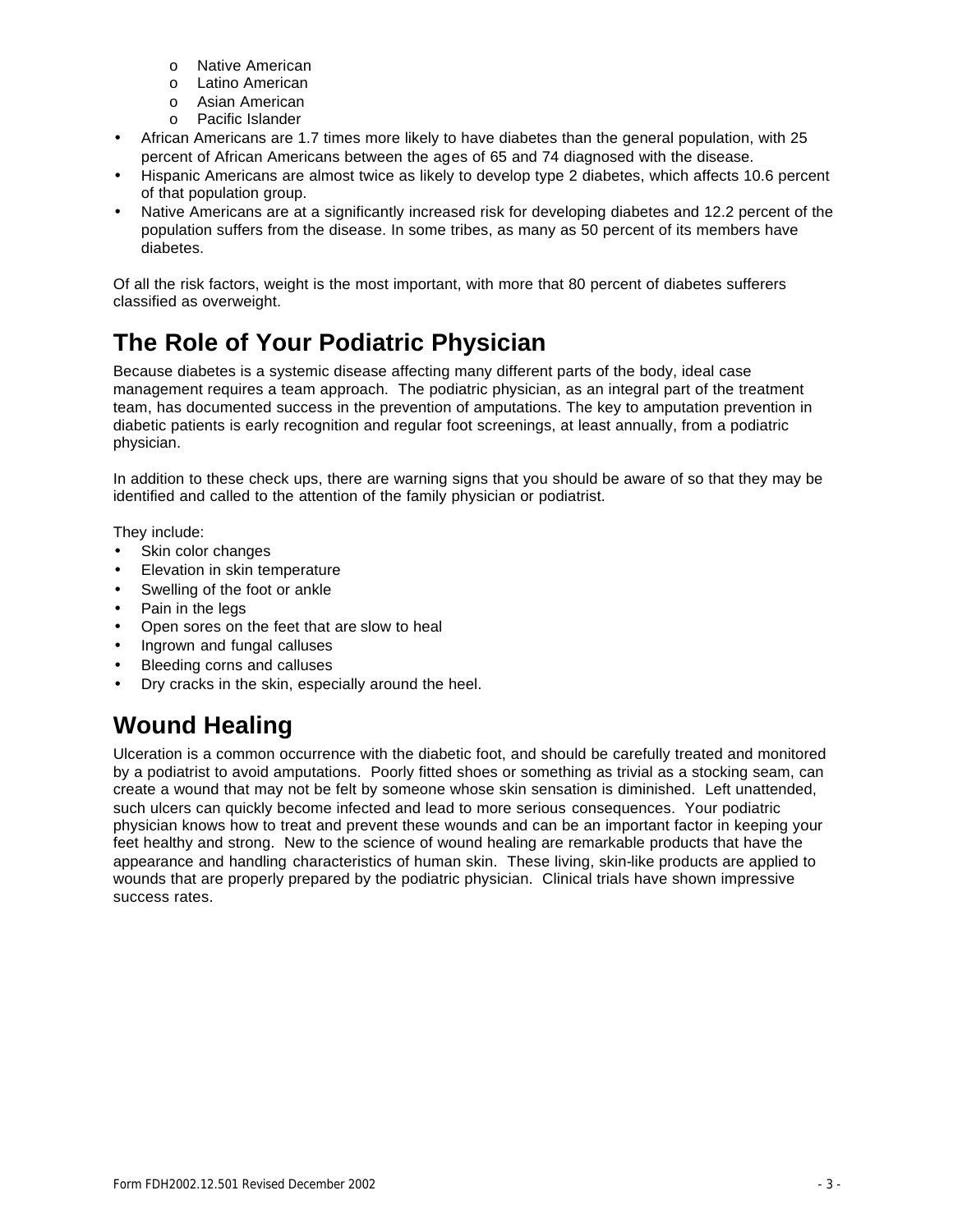#### **If You Have Diabetes Already…Do:**

1. Wash feet daily.

Using mild soap and lukewarm water wash your feet in the mornings or before bed each evening. Dry carefully with a soft towel, especially between the toes, and dust your feet with talcum powder to wick away moisture. If the skin is dry, use a good moisturizing cream daily, but avoid getting it between the toes.

2. Inspect feet and toes daily.

Check your feet every day for cuts, bruises, sores or changes to the toenails, such as thickening or discoloration. If age or other factors hamper self-inspection, ask someone to help you, or use a mirror.

- 3. Lose weight People with diabetes are commonly overweight, which nearly doubles the risk of complications.
- 4. Wear thick, soft socks.

Socks made of an acrylic blend are well suited, but avoid mended socks or those with seams, which could rub to cause blisters or other skin injuries.

5. Stop smoking.

Tobacco can contribute to circulatory problems, which can be especially troublesome in patients with diabetes.

6. Cut toenails straight across.

Never cut into the cornets, or taper, which could trigger an ingrown toenail. Use an emery board to gently file away sharp corners or snags. If your nails are hard to trim, ask your podiatrist for assistance.

7. Exercise.

As a means to keep weight down and improve circulation, walking is one of the best all-round exercises for the diabetic patient. Walking is also an excellent conditioner for your feet. Be sure to wear appropriate athletic shoes when exercising. Ask your podiatric physician what's best for you.

- 8. See your podiatric Physician. Regular checkups by your podiatric physician-at least annually-are the best way to ensure that your feet remain healthy.
- 9. Be properly measured and fitted every time you buy new shoes.

Shoes are of supreme importance to diabetes sufferers because poorly fitted shoes are involved in as many as half of the problems that lead to amputations. Because foot size and shape may change over time, everyone should have their feet measured by an experienced shoe fitter whenever they buy a new pair of shoes.

New shoes should be comfortable at the time they're purchased and should not require a "break-in" period, though it's a good idea to wear them for short periods of time at first. Shoes should have leather or canvas upper, fit both the length and width of the foot, and leave room for toes to wiggle freely, and be cushioned and sturdy.

10. Don't go barefoot.

Not even in your own home. Barefoot walking outside is particularly dangerous because of the possibility of cuts, falls, and infection. When at home, wear slippers. Never go barefoot.

11. Don't wear high heels, sandals and shoes with pointed toes.

Those types of footwear can put undue pressure on parts of the foot and contribute to bone and joint disorders, as well as diabetic ulcers. In addition, open toed shoes and sandals with straps between the first two toes should also be avoided.

12. Don't drink in excess.